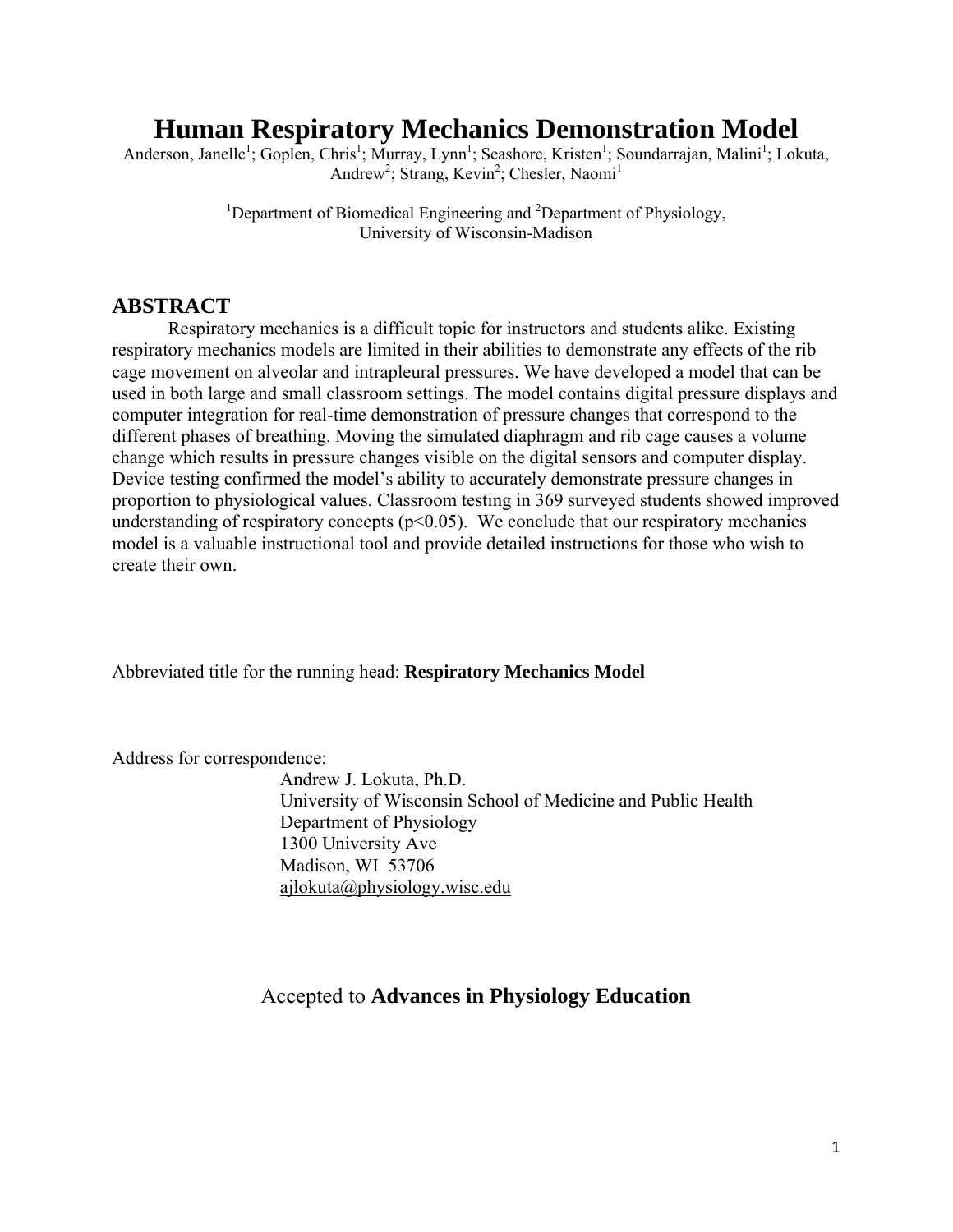### **INTRODUCTION**

Our goal was to design and build a mechanical model that would improve student understanding of human respiratory mechanics. In particular, we sought to develop a model that demonstrates pressure changes in alveolar and intrapleural spaces with breathing as well as the three-dimensional expansion of the thoracic cavity by the rib cage and diaphragm. Though simple homemade models and basic commercial Plexiglas<sup>®</sup> lung models are available [Oregon] Museum of Science and Industry, 2008; UCSB Physics, 2008], they have short life-spans and parts that are difficult to replace. Also, most models do not display pulmonary pressures, making it difficult for students to visualize the forces driving gas exchange between the lungs and the atmosphere [Chan *et al.,* 1996; McCulloch, 2004; Melo e Silva and Gaio dos Santos Ventura, 2006]. Other models do visualize the pressure changes using analog means, but the models are neither interfaced with a computer nor visually representative of human anatomy [Chinet*,* 1989; Kuebler *et al.,* 2007]. Furthermore, no currently available physical models illustrate the expansion of the rib cage. Though most of the lung's volume change is due to the diaphragm's contractions, the rib cage movement may contribute between 5 and 42 percent of the lung's total volume change (Faithfull, 1979).

### **DESIGN, FABRICATION, & COST**

### *Design Considerations*

A model for teaching respiratory mechanics should contain both intrapleural and alveolar pressure displays to demonstrate pressure relationships during inspiration and expiration. To accommodate different classroom settings, the model should be functional in a small classroom as well as a large lecture hall. Because document cameras are frequently used in lecture halls to present information to students, the device must fit under a typical 13"x17" document camera. To maximize its usefulness, the device should be compatible with computer display software and be operable by a single user. The container housing the lungs should be transparent so that the inner components of the model are visible. To allow for transport, the device should weigh no more than twenty pounds. One of the major concerns with previous models is the difficulty of replacing components. Therefore, components under frequent stress should be durable and easily replaced.

### *Mechanical Design*

The respiratory mechanics model we designed consists of a sealed transparent chamber in which diaphragm movement can be simulated using a piston, and rib cage movements can be simulated with elastic membranes, to inflate and deflate balloons representing the lungs (Figure 1). The container, which corresponds to the thoracic cavity, was constructed of transparent polycarbonate to allow a clear view of the lungs. Polycarbonate was chosen over acrylic and other transparent materials for ease of machining. The container was designed as a rectangular box (7.25"x7.25"x10") with a curved front panel. The box provides a flat back so that the model can be laid flat on a document camera or overhead projector while the curved front panel allows a wider viewing angle. In order to mimic the intrapleural space, a constant negative pressure must be maintained within the container. A plug in one side panel of the model can be removed to apply a residual negative pressure to reflect functional residual capacity in vivo. In addition, the plug can be removed to demonstrate a pneumothorax and subsequent atelectasis.

Volume changes are produced by two distinct methods: movement of a diaphragm piston and/or movements of rib membranes. These two different mechanisms were selected to clearly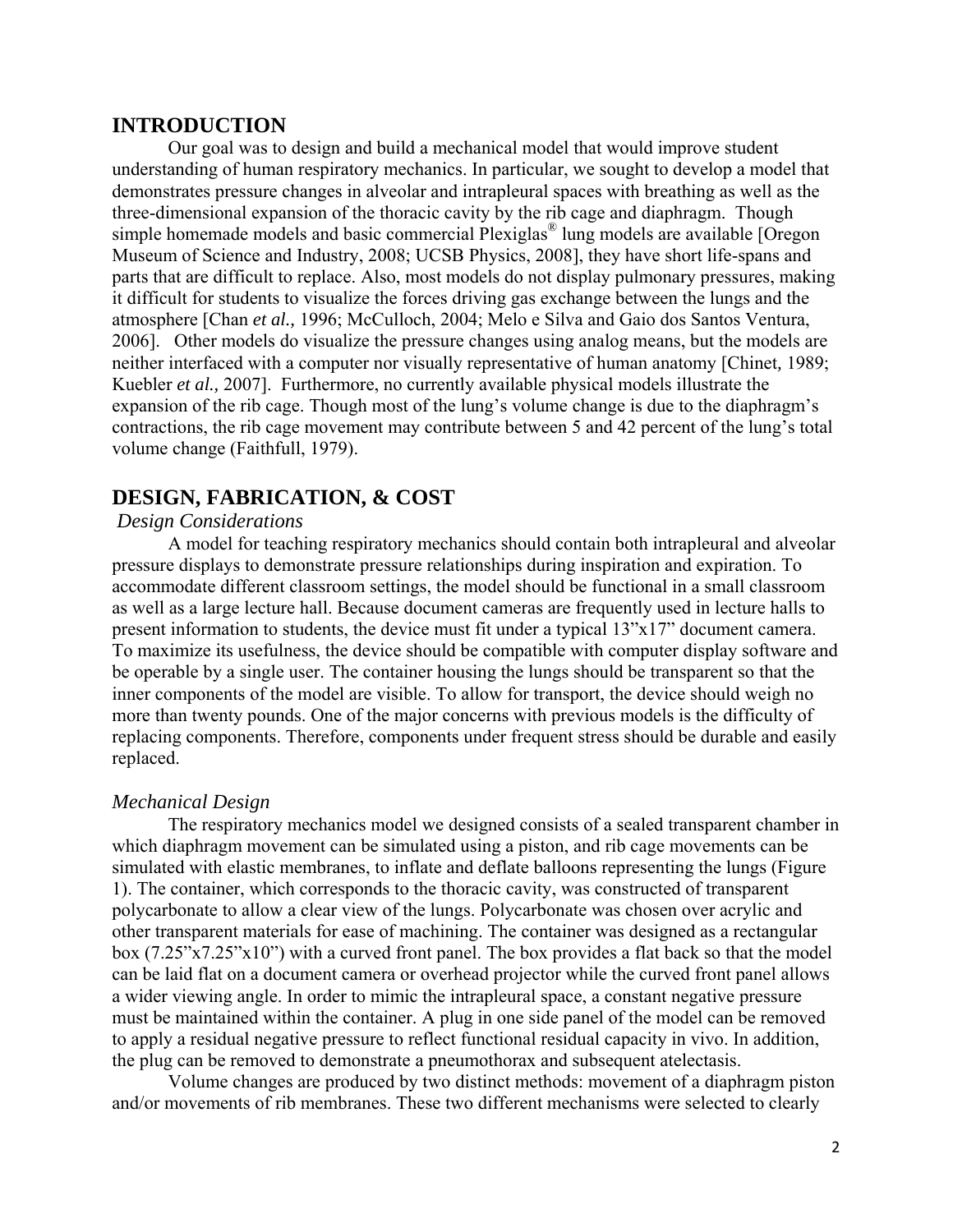differentiate between rib and diaphragm effects. Although variation in the tidal volume occurs with body position and in different physiological and pathological conditions, the diaphragm muscle provides approximately 58 % of the lung's volume change, with rib expansion contributing the rest (Faithfull, 1979). Similarly, our model's diaphragm piston motion provides a larger volume change than the motion of the rib membranes. The 5" diameter diaphragm piston is located on the bottom of the model and mimics the function and location of the diaphragm muscle in the human body. By pulling out the piston, the volume in the container increases, causing the pressure inside to decrease and the lungs to expand. The piston can be removed to provide access to the interior of the container for part replacement when needed. The rib membranes represent chest wall expansion and are located on both side panels of the model. Sections of gum rubber, selected for its durability and elasticity, are stretched over holes in the side panels that increase the internal volume when pulled outwards. The gum rubber is attached to the panels by flanges which are screwed on to create a leak-proof seal while allowing easy replacement of the membrane material. The small holes in the container beneath the membrane side panels allow volume change when the rib membrane is stretched, but keep the rib membranes from collapsing inward when negative pressure is created inside the container. Handles are attached to both the piston and rib membranes for easy manipulation by the user.

Elastic lungs are located within the model chamber and inflate or deflate according to the internal volume and pressure changes. Standard latex balloons were selected for the lungs because they are easy to replace, readily available, and have minimal leakage due to their seamless design. Two balloons are clamped onto a Y tube fitting, with the third port passing through the container top via a rubber stopper and exposing the balloons to atmospheric pressure.

Two digital pressure sensors are attached to the top of the model for simultaneous realtime measurement of intrapleural and alveolar pressures. The intrapleural pressure sensor is exposed to the internal space of the container by threading it directly into the top panel. The alveolar pressure sensor threads through the top panel, as well, and is attached to a tube that passes through the Y-fitting and into one of the balloons. Although expensive, electronic compound pressure gauges with displays were selected for several reasons. First, a compound gauge is needed to measure the negative and positive pressures created during simulated inspiratory and expiratory movements. Second, sensitive gauges are required to measure the small (~0.2 psi) pressure changes. Third, electronic sensors are necessary so the model can interface with computer software to provide real-time graphs. Finally, digital displays are required so that the model can stand alone and function without the computer interface. The sensors are powered independently by a power adaptor that can be plugged into any 110-120 volt wall outlet.

#### *Electrical Design*

Two digital compound pressure sensors (PSA-C01, Autonics), set to range  $\pm 102 \text{ cm}$ H<sub>2</sub>O, were used to measure the pressure changes occurring within the alveolar and intrapleural spaces. Each sensor was interfaced with the BioPac® MP30 or MP35 analog-to-digital converter by a 9 pin female D-sub connector (Figure 2). For each transducer (alveolar and intrapleural), Pin 2 on the D-sub 9 was connected to the signal output of the transducer and pins 3 and 4 were connected to ground (Figure 3). Each pressure transducer was powered by a 15V power supply. As a consequence, a  $12\Omega$  resistor was soldered in parallel between pin 2 on the D-sub connector and ground to reduce the voltage input to the analog-to-digital converter, which was designed to handle a maximum 130 mV input. Pressure transducer digital outputs 1 and 2 were not used.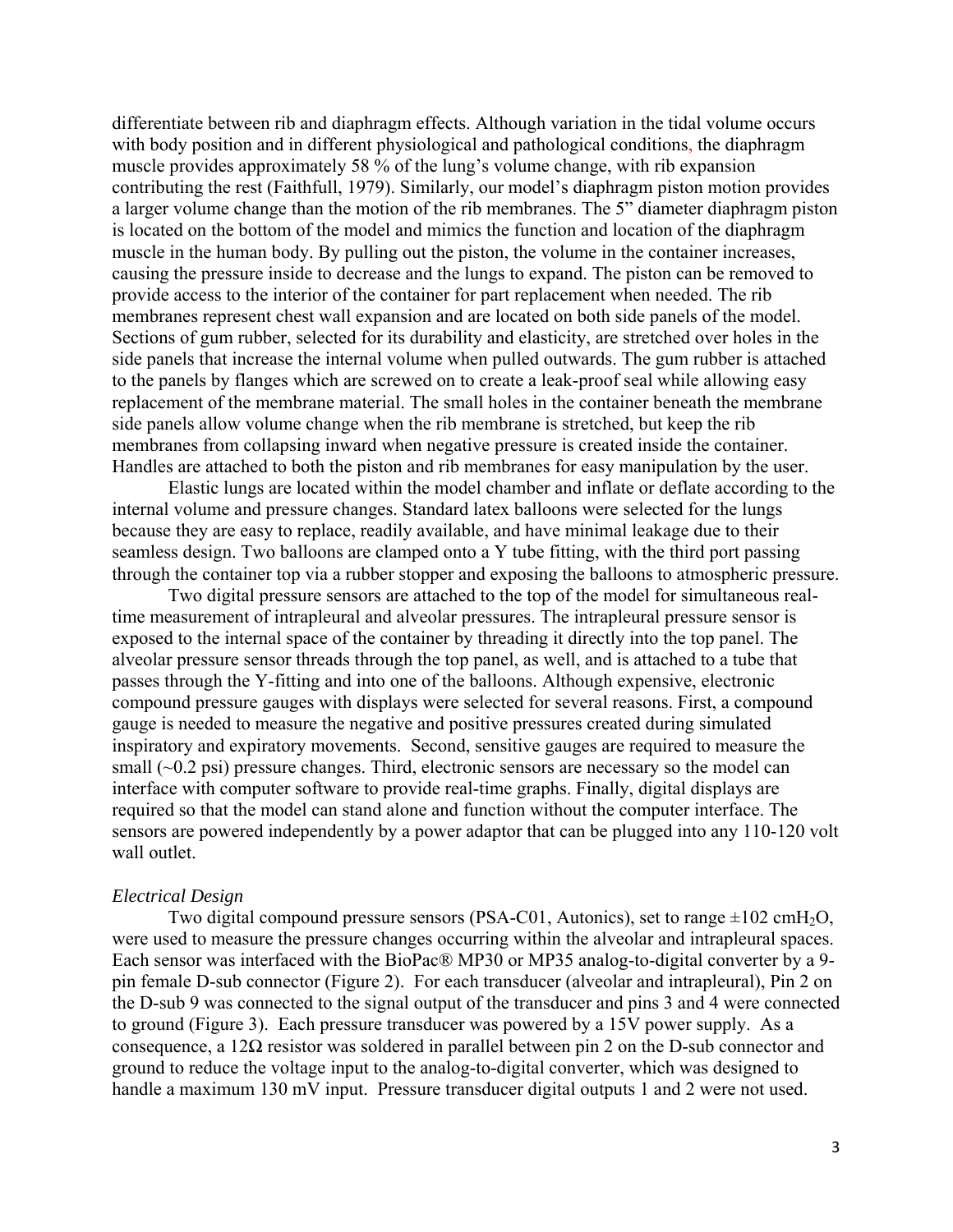After soldering all connections, the D-sub housing units were secured; both connectors are shown connected to the MP30 in Figure 4.

To set-up the BioPac® data acquisition software, the sensors were plugged into channels 1 (alveolar pressure) and 2 (intrapleural pressure). The data acquisition time (under MP30  $\rightarrow$  Set Data Acquisition Time) was set to 5 minutes to ensure a long enough period of time for demonstration purposes. Both channels were scaled (under MP30  $\rightarrow$  Set Up Channels  $\rightarrow$ wrench icon  $\rightarrow$  Scaling) such that 59.3 mV = +102 cmH<sub>2</sub>O and 11.9 mV = -102 cmH<sub>2</sub>O according to calibration tests described below. Gain was set to 100 and the offset was changed as necessary to make sure a 0 cmH<sub>2</sub>O reading on the digital pressure sensor corresponded to a visual display of 0 cmH2O on the BioPac® system.

#### *Cost*

 Project costs totaled \$499.08 for two models: an initial prototype and final product. This includes the costs of some unused materials and does not include the cost of donated items. This price also includes initial prototype costs which would not be necessary in constructing a single respiratory model. The cost of a computer and the BioPac® hardware are not included in the total cost because they are not required to use the model.

The projected costs for constructing one model with no donated materials would be \$430.41. The primary expenses are the pressure sensors and the acrylic and polycarbonate stock materials, which compromise 56% and 31% of the total price, respectively. Reducing material waste and utilizing bulk quantities would reduce costs somewhat further.

### **TESTING**

### *Physical Testing*

The most important aspect of ensuring the physical viability of our device was the strength of the seals around the cut polycarbonate pieces. We tested the efficacy of the seal in a variety of different ways. Submerging the prototype in water allowed us to assess the overall effectiveness of the seals. Water leaking into the prototype indicated a problem area. Small amounts of water were poured into the prototype and the device was rotated to run the water along the sealed edges. Holes in the seals were indicated by water leaking out.

While submersion testing was efficient for large-scale leak testing, we also tested the seals using dry ice. A weigh boat containing dry ice was placed within the model and sprayed with water to produce a cloudy vapor. The piston was then replaced and moved inwards to determine if and where the vapor was leaking out of the model. To examine the effectiveness of the seals on a still smaller scale, we rubbed soap along the seams and wet them slightly. When using the piston, bubbles appeared in areas where leakage occurred.

Finally, leak testing of our device was done by ensuring that the measured intrapleural pressure was always less than or equal to zero. If the calibrated signal for the intrapleural space rose above 0 cmH2O, a leak existed somewhere in the device.

Periodically throughout construction we tested the alveolar and intrapleural pressures generated by the piston and rib membranes separately. The device was connected to a high sensitivity pressure transducer (MPX 399/2, Hugo Sachs Elektronik) through the pressure sensor attachments at the top of the device. The measured pressures were recorded and graphed using LabView® software. The alveolar and intrapleural pressures were tested separately in triplicate. The pressures generated by the piston and rib membranes were also tested separately and together, again in triplicate.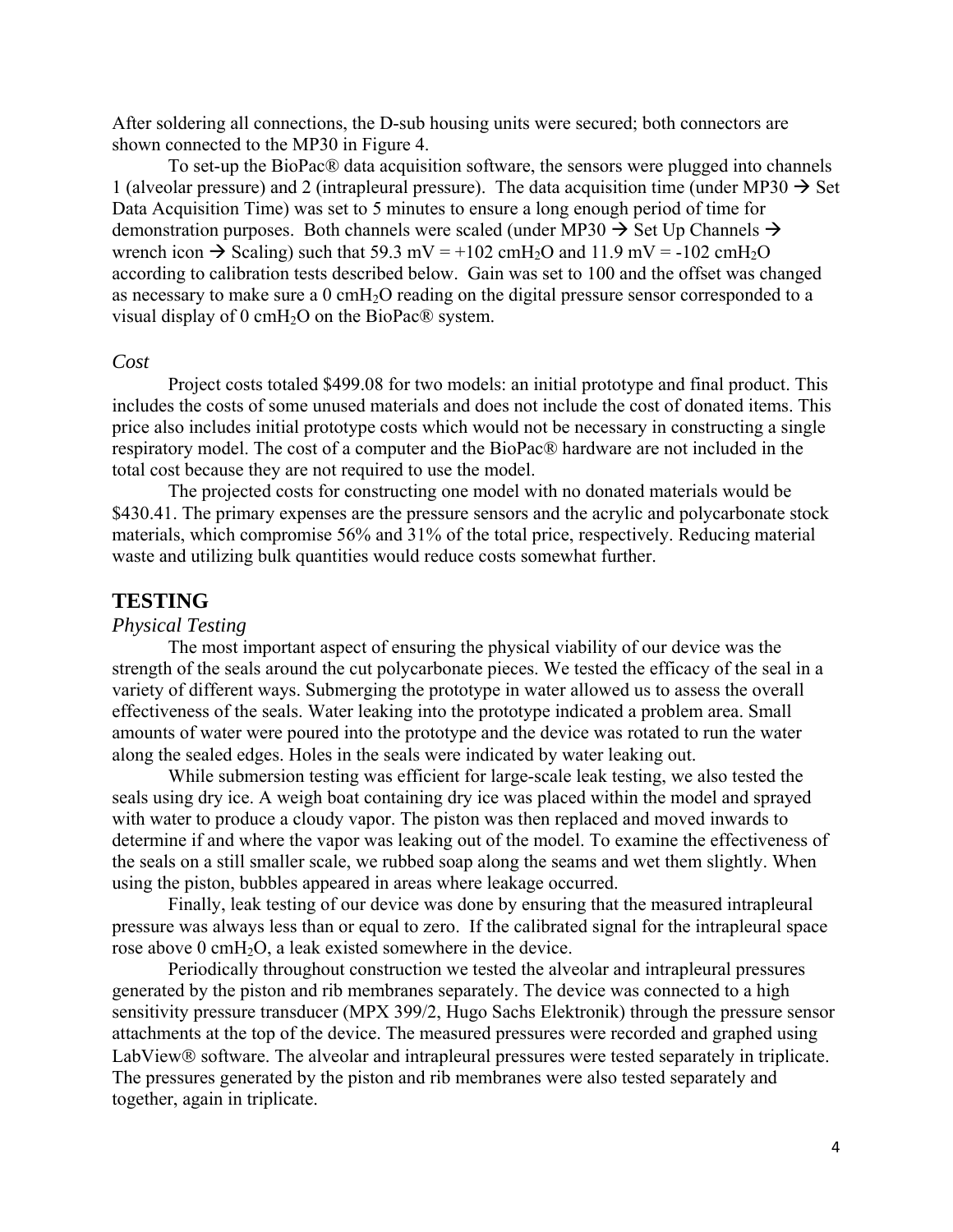#### *Educational Testing*

The most important aspect of this project was determining whether our model improved student understanding of respiratory mechanics concepts. In order to measure the instructional efficacy of the prototype, a method of surveying was developed for students in Human Physiology 335 at the University of Wisconsin-Madison. Because students in undergraduate physiology classes will be the primary beneficiaries of the finished device, it was important to determine if their learning improved with use of the prototype in a classroom setting. Prior to surveying any students, a protocol was submitted to the Social and Behavioral Sciences Institutional Review Board (SBS IRB). This protocol was approved for SBS IRB exemption because the proposed study only involved surveying college students and posed no physical risk to the participants. Students participated voluntarily and anonymously with no incentive or risk to their grades and each student was provided with a written consent form. The class had 427 registered students but for each question on the surveys, we encountered a different number of respondents and that number was always less than 427. Additionally, some questions were randomly skipped by the participating students and fewer students overall chose to participate in the post surveys though there were equal losses from both the control group and the experimental group. Both the pre- and post- instructional surveys were developed in house after consultation with the SBS IRB, the University of Wisconsin Department of Physiology, and the University of Wisconsin Department of Biomedical Engineering.

The physiology students were randomly divided into control and experimental groups based on their laboratory sections All students were given a pre-survey during their regular laboratory period to test their knowledge of respiratory physiology concepts before the material had been covered in lecture or laboratory workshops. Then, two weeks after the pre-surveys, the students received post-surveys containing the same questions as the pre-survey. After giving the pre-survey, the lab instructor noted that answers b and c for question 2 are both valid for different points in the inspiration process. To compensate, b and c were both counted as correct answers and the wording of the question was changed in the post-survey to include all points of inspiration. All pre-lab introductory material was presented to both groups by the same lab instructor. In the control group, the lab instructor gave a short introduction to the respiratory lab explaining basic respiratory pressures and volumes. All of the material tested in the surveys was mentioned during the introduction. After the introduction, students in the control group were given the post-survey on respiratory physiology concepts. In the experimental group, the lab instructor gave the same lab introduction, but added a breathing demonstration using our model. The pressure changes in the intrapleural and alveolar spaces due to the diaphragm and rib membranes were graphed in real-time using BioPac® software and displayed on a projector. The response of the lungs after a puncture wound to the thoracic cavity (i.e., a pneumothorax) was also demonstrated. All of the material that was tested in the surveys was either mentioned during the introduction or shown with our model or both. After the introduction and demonstration, students in the experimental group were given the same post-survey as the control group, with additional questions specific to our prototype. The results of the pre- and post-surveys were tabulated and compared. A perfect survey score, 6/6, would indicate thorough understanding of the material. One-way ANOVA was used to compare experimental to control survey scores and pre- and post-survey scores. A p-value less than 0.05 was considered significant.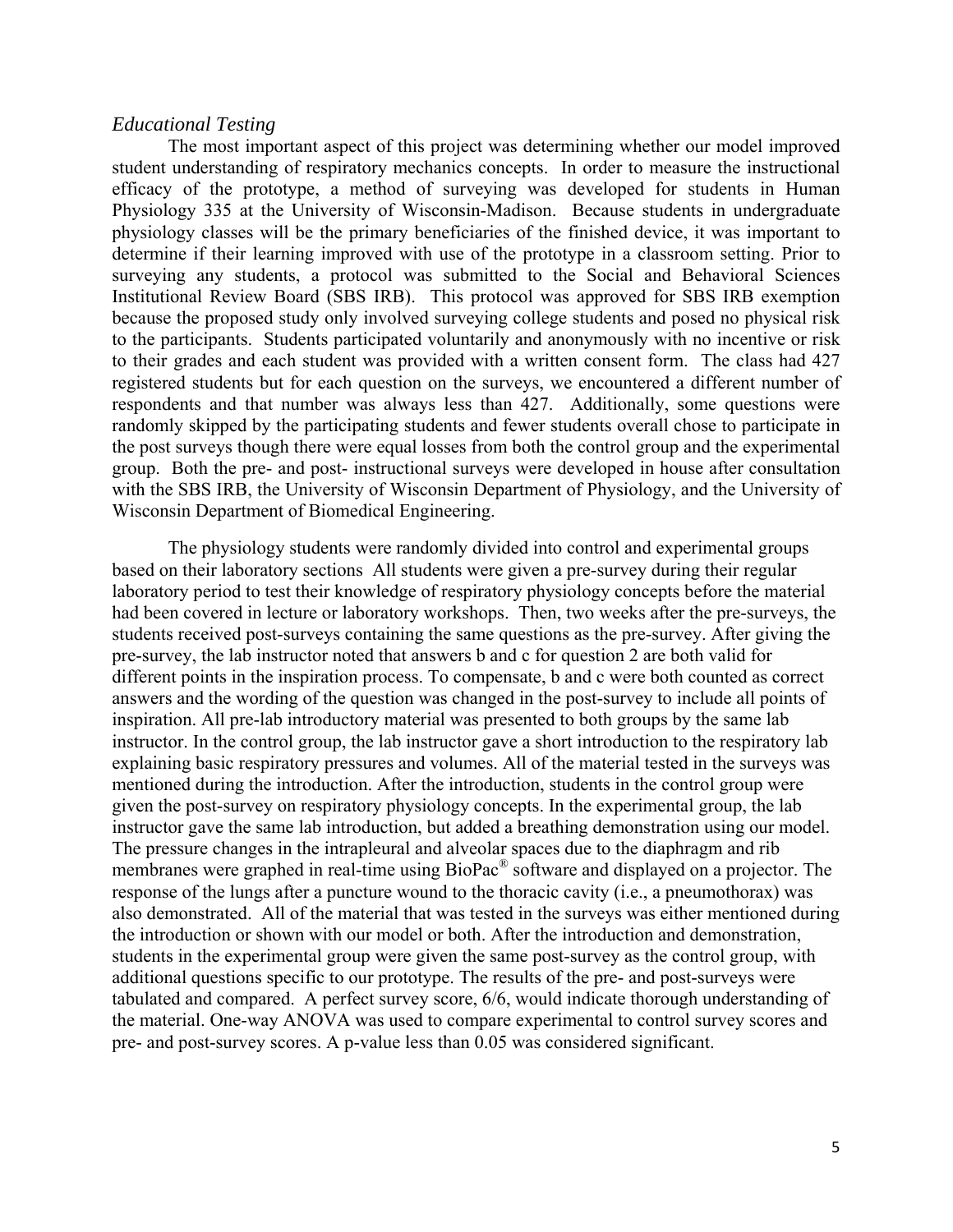### **RESULTS**

#### *Physical*

After the final construction of the prototype, the device was tested using the high sensitivity pressure transducer noted above to determine the pressures generated by moving the rib membranes, the piston, or both. The pressure sensors were removed from the prototype for the testing. The transducer was connected in place of the intrapleural sensor connection at the top of the prototype, and the pressures from the movement of the piston, rib membranes, and both were recorded (Figure 5). The device generated negative pressures, which accurately represents the required negative pressure in the intrapleural space. The pressure testing trials shown in Figures 5 and 6 were performed at a higher frequency than normal breathing to compensate for small leaks in the device and to maximize generated pressure.

The same procedure was followed for recording pressure through the alveolar sensor connection (Figure 6). The negative pressure generated by the piston alone and the combined rib membranes and piston movements together exceeded the minimum value allowed by the pressure transducer. Therefore, those recorded graphs do not go below  $-12.2 \text{ cm}H_2O$ .

 Measurements of pressure in the intrapleural and alveolar spaces were taken in separate trials. Note that each graph in both Figures 5 and 6 was generated by testing a single component of the device during separate trials using a single pressure port. The alveolar pressure was slightly more negative than the intrapleural pressure because the intrapleural space of the model has a greater volume than the alveolar space. This does not reflect pressure behavior when the diaphragm and ribs are operated concurrently, as in the human respiratory system. When operated concurrently, the intrapleural pressure generated by the piston will be more negative than the alveolar pressure to keep the lungs inflated. These generated pressures are large enough for the prototype to show the differences between pressures in the intrapleural and alveolar spaces, as well as the differences between the contributions of the ribs and diaphragm.

#### *Software*

 Graphs of the intrapleural and alveolar pressures generated by the model, as displayed when interfaced with BioPac<sup>®</sup>, are shown in Figure 7. Alveolar pressure correctly demonstrated a decrease in pressure and a return to atmospheric pressure when the piston or rib membranes were pulled outwards (demonstrating inhalation) and an increase in pressure and again returning to atmospheric as the piston or rib membranes were pushed back to their initial starting positions (demonstrating exhalation). The intrapleural space was always less than or equal to  $0 \text{ cm}H_2O$ , demonstrating that the final device was leak-free.

#### *Educational*

 Using the collected survey data, the average scores of the pre- and post-surveys for each lab were calculated, along with standard error for each average. The results were compared between the pre- and post-surveys for each lab, as well as between the control and experimental groups. The results of these calculations are shown in Table 1. Survey questions and responses can be found in the Appendix. For all labs, the average pre- and post-survey scores for both the experimental and control groups are shown in Figure 8.

 Due to the IRB regulations the surveys were conducted anonymously and voluntarily with no risk or reward for participation. There was no assurance of equal participation between the pre- and post-instructional surveys because of the voluntary participation requirement. Only students who confirmed they voluntarily took the pre-instructional survey were given the post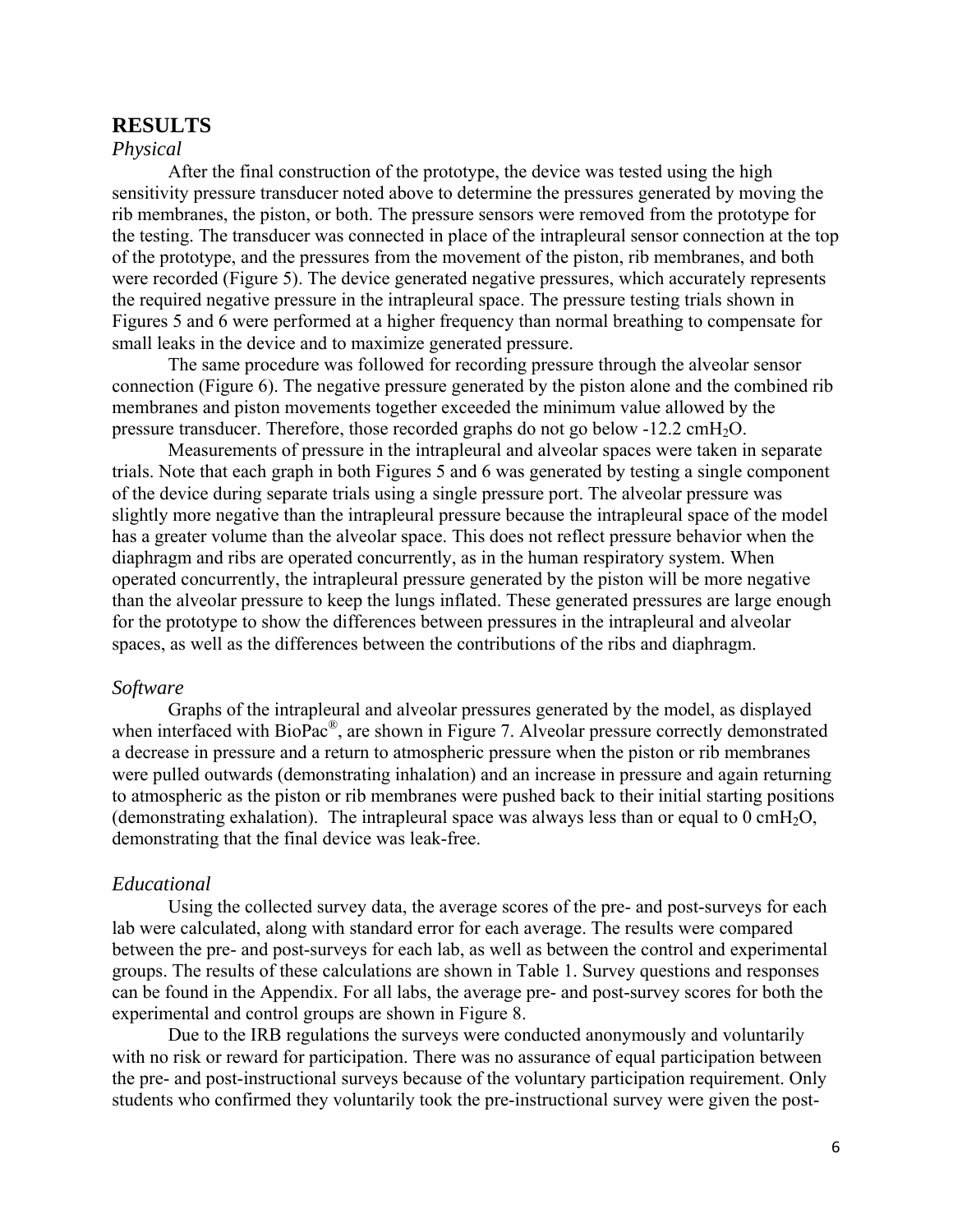instructional survey, accounting for the differences in numbers for both survey groups. The losses of respondents were approximately equal in both groups. To preserve the anonymity of participating individuals, their corresponding surveys were not tracked. Therefore, individual results could not be determined, analyzed, or compared.

|                       |                               | <b>Average Post-Quiz</b> |  |  |  |
|-----------------------|-------------------------------|--------------------------|--|--|--|
|                       | <b>Average Pre-Quiz Score</b> | <b>Score</b>             |  |  |  |
|                       | (Mean $\pm$ SD)               | (Mean $\pm$ SD)          |  |  |  |
| <b>Control Groups</b> |                               |                          |  |  |  |
| Lab <sub>2</sub>      | $3.54 \pm 1.37$               | $3.59 \pm 1.02$          |  |  |  |
| Lab 4                 | $4.16 \pm 1.11$               | $3.54 \pm 1.31$          |  |  |  |
| Lab <sub>7</sub>      | $3.80 \pm 1.10$               | $3.52 \pm 1.09$          |  |  |  |
|                       |                               |                          |  |  |  |
| <b>Experimental</b>   |                               |                          |  |  |  |
| <b>Groups</b>         |                               |                          |  |  |  |
| Lab <sub>1</sub>      | $3.53 \pm 1.14$               | $4.57 \pm 1.05$          |  |  |  |
| Lab <sub>3</sub>      | $3.86 \pm 1.23$               | $4.73 \pm 1.00$          |  |  |  |
| Lab <sub>5</sub>      | $3.80 \pm 1.12$               | $4.23 \pm 1.03$          |  |  |  |
| Lab 6                 | $3.93 \pm 1.25$               | $4.71 \pm 1.16$          |  |  |  |

**Table 1. Summary of pre- and post-survey scores.** 

One-way ANOVA was used to compare experimental to control survey scores and preand post-survey scores. As expected, the pre-survey scores from the control group were not statistically different from the pre-survey scores from the experimental group. Furthermore, in the control group, no improvement in survey test scores was evident with instruction without the demonstration. In contrast, post-survey scores were significantly higher than pre-survey scores in the experimental group  $(p<0.0001)$  and post-survey scores were significantly higher in the experimental group than the control group ( $p \le 0.0001$ ). These findings demonstrate that the model had a significant and positive impact on survey test performance.

# **DISCUSSION**

 We constructed a device for representing human respiratory mechanics, with the option of using a computer to display the pressures. While the estimated cost of manufacture of this device may be high, it offers improved and expanded functionality over other available models. Most currently-available models do not display pulmonary pressures, making it difficult for students to visualize the forces driving gas exchange between the lungs and the atmosphere [Chan *et al.,* 1996; McCulloch, 2004; Melo e Silva and Gaio dos Santos Ventura, 2006]. Other models do visualize the pressure changes using analog means, but the models are neither interfaced with a computer nor visually representative of human anatomy [Chinet*,* 1989; Kuebler *et al.,* 2007]. Furthermore, no currently available physical models illustrate the expansion of the rib cage. Our model demonstrates the effects of the rib cage and/or diaphragm on internal pressures, the biphasic nature of alveolar pressure changes, and the physiological effects of pneumothorax. All of these can be visualized in real time, further enhancing a student's ability to understand the functional interaction of the components of the human respiratory system.

 It should be noted that no model is perfect, and ours suffers from some of the same shortcomings as others. For example the pleural space is, in reality, a virtual space filled with a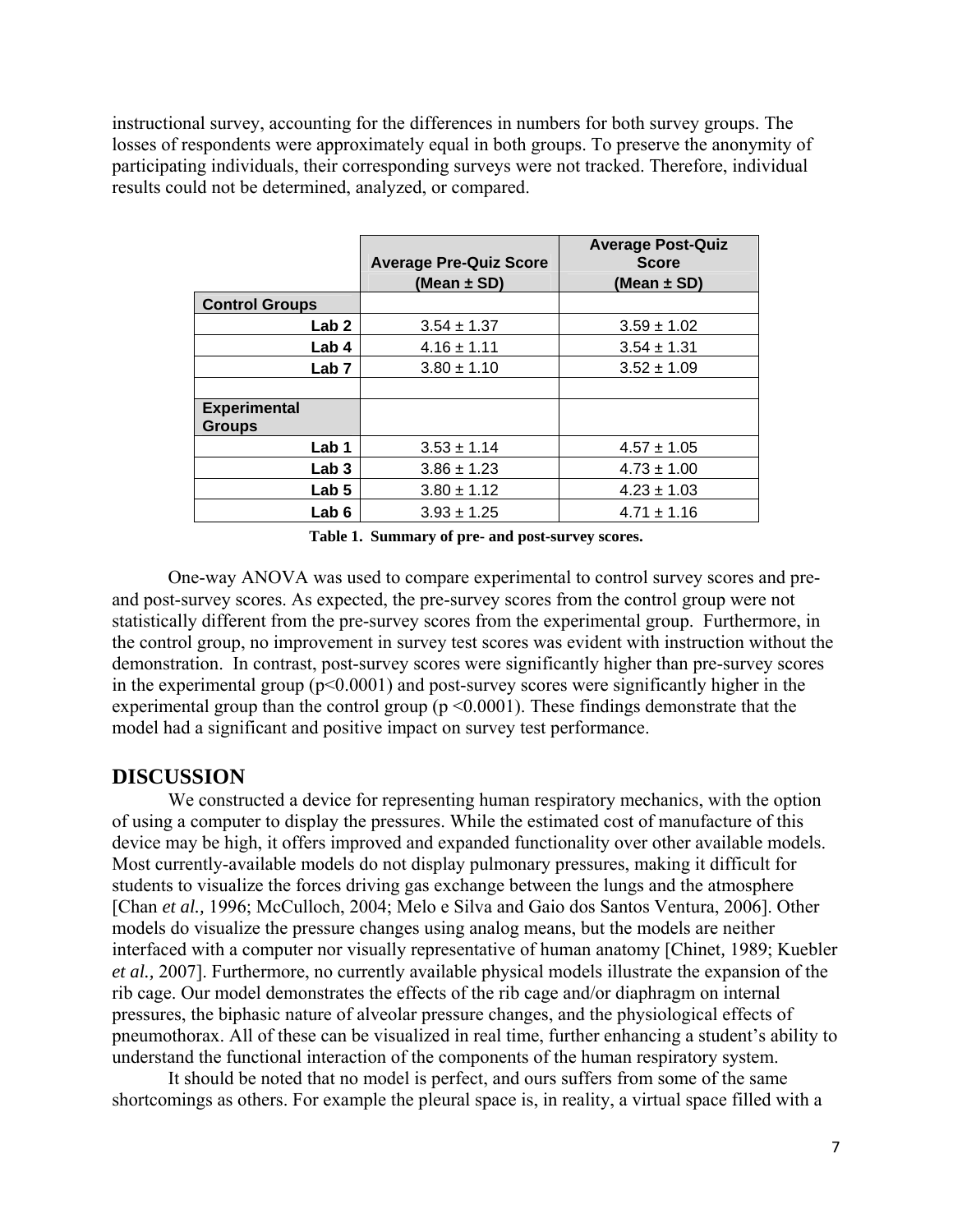small volume of fluid and not an air-filled cavity. Since gases readily compress and expand (following Boyle's Law), the presence of an air-filled pleural space in our model blunts the effect of diaphragm and rib movements on lung (balloon) volume. Also, our model cannot represent the full range of flexibility of the actual thoracic cavity, or how it interacts mechanically with the diaphragm. Contraction of the diaphragm in the context of relaxed intercostals muscles can actually pull the ribcage inward, as in the "retractions" that occur in babies with respiratory distress syndrome. Shortcomings such as these need to be explicitly addressed with students whenever a mechanical model is used for teaching such complex topics.

Analysis of survey data indicated that the students exposed to the model scored 1.0 point higher on a six point scale than students given a lecture only. Furthermore, students exposed to the model demonstrated greater improvement in understanding than those only exposed to a lecture via analysis of the pre- and post-surveys. Thus, these data support our conclusion that the instructor's use of the model improves student understanding of respiratory physiology.

Because the post-surveys were administered immediately after explaining the concepts and demonstrating the model, the data may not capture whether the device helps improve longterm retention of the key concepts tested. In the future administering post-demonstration surveys after a longer duration might better capture long-term improvements in learning.

When using this model in a classroom setting, we recommend familiarizing oneself with the functionality of the device and practicing the demonstration beforehand. As previously mentioned, there are numerous concepts that can be demonstrated with this device, so pre-lesson experimentation with the device and lesson planning are recommended. We welcome questions and inquiries to be directed to us at jianderson $1$   $\omega$ wisc.edu.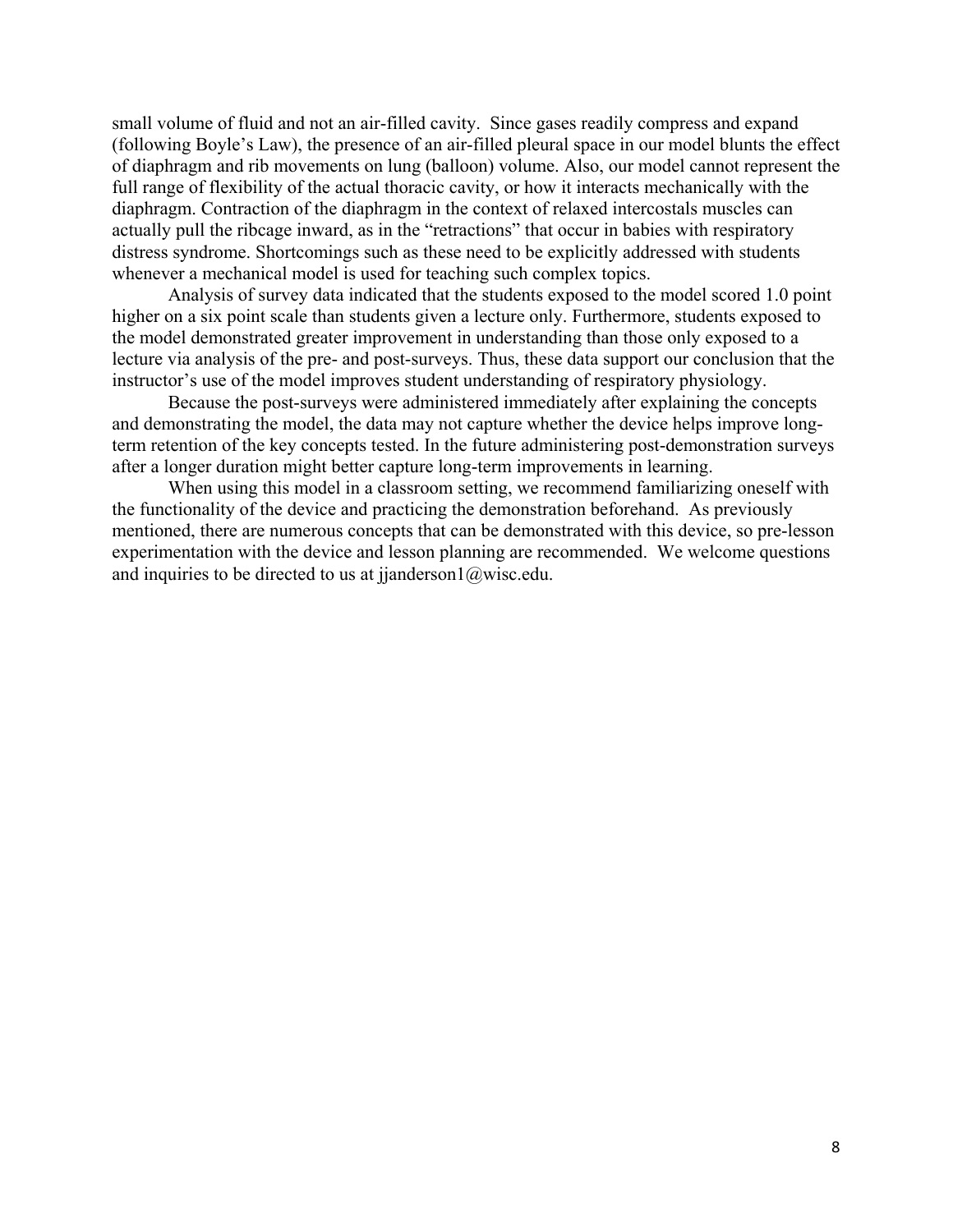### **ACKNOWLEDGMENTS**

Special thanks to Karen Seashore, Donna Jahnke, Lillian Larson, Wendy Crone, Kristyn Masters, Kynan Shook, Petro Extrusion Technologies, Kraton, and Autonics for their support, advice, and donations of time and materials that helped make this model possible.

### **REFERENCES**

- Chan, V. *et al.* 1996. Model demonstrating respiratory mechanics for high school students. *Advan Physiol Educ.*, 270: 1-18.
- Chinet, A*.* 1989. Chest-lung statics: a realistic analog for student laboratory. *Amer Physiol Soc*, 1043- 4046/89.
- Faithfull, D. *et al*. 1979. Measurement of the relative contributions of rib cage and abdomen/diaphragm to tidal breathing in man. *Br J Anaesth.*, 51(5): 391-8.
- Kuebler, W. *et al.* 2007. A two-component simulation model to teach respiratory mechanics. *Adv Physiol Educ.*, 31:218-222.
- McCulloch P. 2004. A simple model illustrating the balancing forces of lung and chest wall recoil.. *Advan Physiol Educ.*, 28: 125-127.
- Melo e Silva and Gaio dos Santos Ventura, 2006. A simple model illustrating the respiratory system's time constant concept. *Advan Physiol Educ.*, 30: 129-130.
- Oregon Museum of Science and Industry: The Lung. (21 July 2008) http://www.omsi.edu/visit/life/obp/u2\_l1\_body.html
- Samuels, M.L. and Witmer, J.A. 2003. *Statistics for the Life Sciences.* Upper Saddle River NJ: Prentice Hall.
- UCSB Physics Lecture Demonstrations: Lung Model. (21 July 2008) http://www.physics.ucsb.edu/~lecturedemonstrations/New demos/Lung Model.htm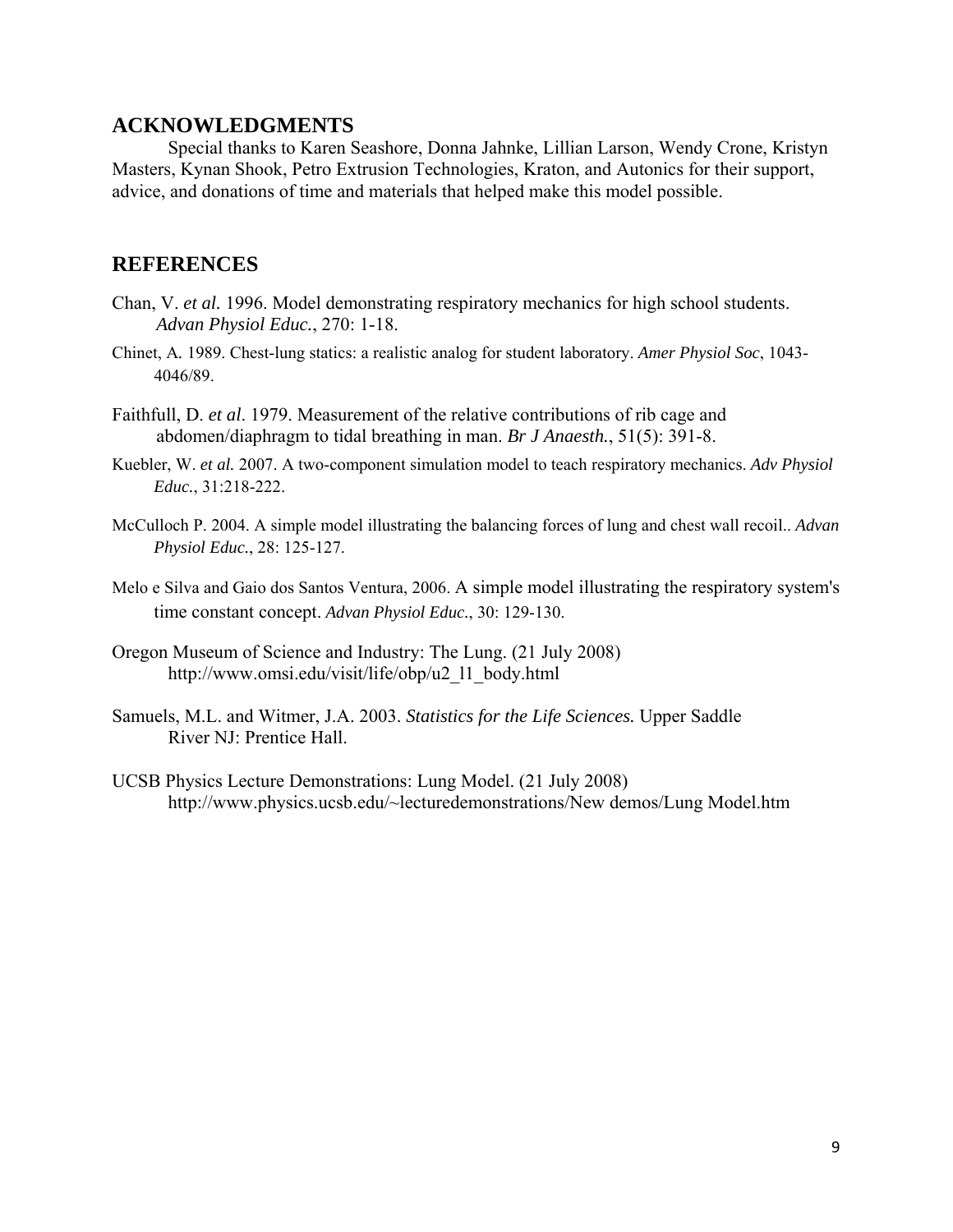# **FIGURE LEGENDS**

**Figure 1.** Three-dimensional representations of the respiratory model. Main features include a flat back for laying the unit under a document camera, digital pressure sensors, side rib membranes, diaphragm piston, and intrapleural pressure plug.

**Figure 2.** BioPac<sup>®</sup> D-Sub pin connections (biopac.com).

**Figure 3.** Electrical connections schematic.

**Figure 4.** Respiratory model connected to BioPac<sup>®</sup> system.

Figure 5. Pressure generated by the rib membrane (top panel), piston (center panel) and rib membrane and piston movement (bottom panel) versus time as recorded by the intrapleural sensor.

Figure 6. Pressure generated by the rib membrane (top panel), piston (center panel) and rib membrane and piston movement (bottom panel) versus time as recorded by the alveolar sensor.

Figure 7. Intrapleural and alveolar pressures generated by the model interfaced with  $\overline{BioPac^{\otimes}}$ . The top graph shows alveolar pressure changes; the bottom graph shows intrapleural pressure changes.

Figure 8. Mean pre and post-survey scores for control and experimental groups. Bars indicate standard deviation. \*p<0.0001.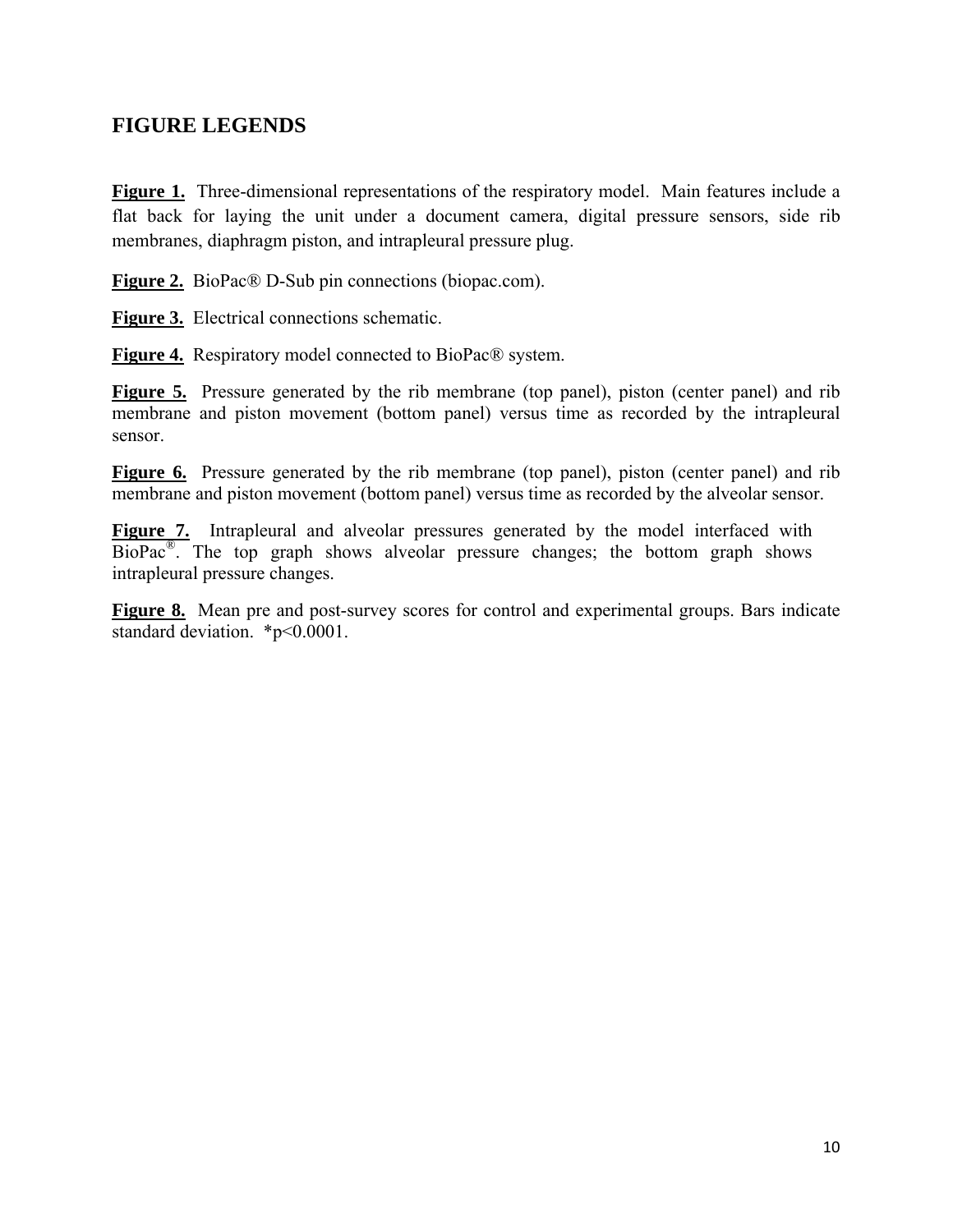# **APPENDIX – Pre-Survey and Responses**

Note: Correct answers are in bold. Question 1 was not used in the statistical analysis of results.

| 1. How well do you understand respiratory pressure changes: $(N = 370)$       |               |             |                                                  |         |                                                                                                           |             |                   |
|-------------------------------------------------------------------------------|---------------|-------------|--------------------------------------------------|---------|-----------------------------------------------------------------------------------------------------------|-------------|-------------------|
|                                                                               |               | 1. Poor     | 2. Fair                                          | 3. Good | 4. Very Good                                                                                              |             | 5. Excellent      |
|                                                                               |               | N 149       | 169                                              | 46      | 5                                                                                                         |             | $\mathbf{1}$      |
|                                                                               |               | $\%$ 40.3   | 45.7                                             | 12.4    | 1.3                                                                                                       |             | 0.3               |
| 2. During inspiration, the alveolar pressure is: $(N=366)$                    |               |             |                                                  |         |                                                                                                           |             |                   |
|                                                                               |               | 1. Positive | 2. Negative                                      | 3. Zero |                                                                                                           |             |                   |
|                                                                               |               | $N$ 163     | 187                                              | 16      |                                                                                                           |             |                   |
|                                                                               |               | $\%$ 44.5   | 51.1                                             | 4.4     |                                                                                                           |             |                   |
| 3. During inspiration, the intrapleural pressure is: $(N=363)$                |               |             |                                                  |         |                                                                                                           | $\mathbf N$ | $\frac{0}{0}$     |
|                                                                               |               |             |                                                  |         | 1. More negative than the intrapleural pressure at rest                                                   | 167         | 46.0              |
|                                                                               |               |             |                                                  |         | 2. Less negative than the intrapleural pressure at rest                                                   | 171         | 47.1              |
|                                                                               |               |             | 3. The same as the intrapleural pressure at rest |         |                                                                                                           | 25          | 6.9               |
| 4. When the diaphragm relaxes, which of the following are true: $(N = 362)$   |               |             |                                                  |         |                                                                                                           | N           | $\frac{6}{6}$     |
|                                                                               |               |             | 1. Intrapleural pressure increases               |         |                                                                                                           | 136         | 37.6              |
|                                                                               |               |             | 2. Intrapleural pressure decreases               |         |                                                                                                           | 166         | 45.9              |
|                                                                               |               |             |                                                  |         | 3. Intrapleural pressure returns to atmospheric pressure                                                  | 60          | 16.5              |
| 5. Which contributes most to lung expansion: $(N=368)$                        |               |             |                                                  |         |                                                                                                           |             |                   |
|                                                                               |               | 1. Ribs     | 2. Diaphragm                                     |         | 3. Esophageal dilation                                                                                    |             |                   |
|                                                                               |               | N 24        | 338                                              |         | 6                                                                                                         |             |                   |
|                                                                               |               | % 6.5       | 91.9                                             |         | 1.6                                                                                                       |             |                   |
| 6. At the end of expiration, the lungs are: $(N=369)$                         |               |             |                                                  |         |                                                                                                           |             |                   |
|                                                                               |               |             |                                                  |         | <b>1. At functional residual capacity</b> 2. At vital capacity                                            |             | 3. Fully deflated |
|                                                                               | N             | 272         |                                                  |         | 56                                                                                                        | 41          |                   |
|                                                                               | $\frac{0}{0}$ | 73.7        |                                                  |         | 15.2                                                                                                      | 11.1        |                   |
| 7. When the chest wall is punctured, which of the following occurs: $(N=374)$ |               |             |                                                  |         |                                                                                                           |             |                   |
|                                                                               |               |             |                                                  |         | <b>1. The lungs collapse</b> 2. The lungs inflate 3. The lungs return to functional residual<br>capacity. |             |                   |
|                                                                               |               | N 304       | 38                                               |         | 32                                                                                                        |             |                   |
|                                                                               |               | % 81.3      | 10.2                                             |         | 8.5                                                                                                       |             |                   |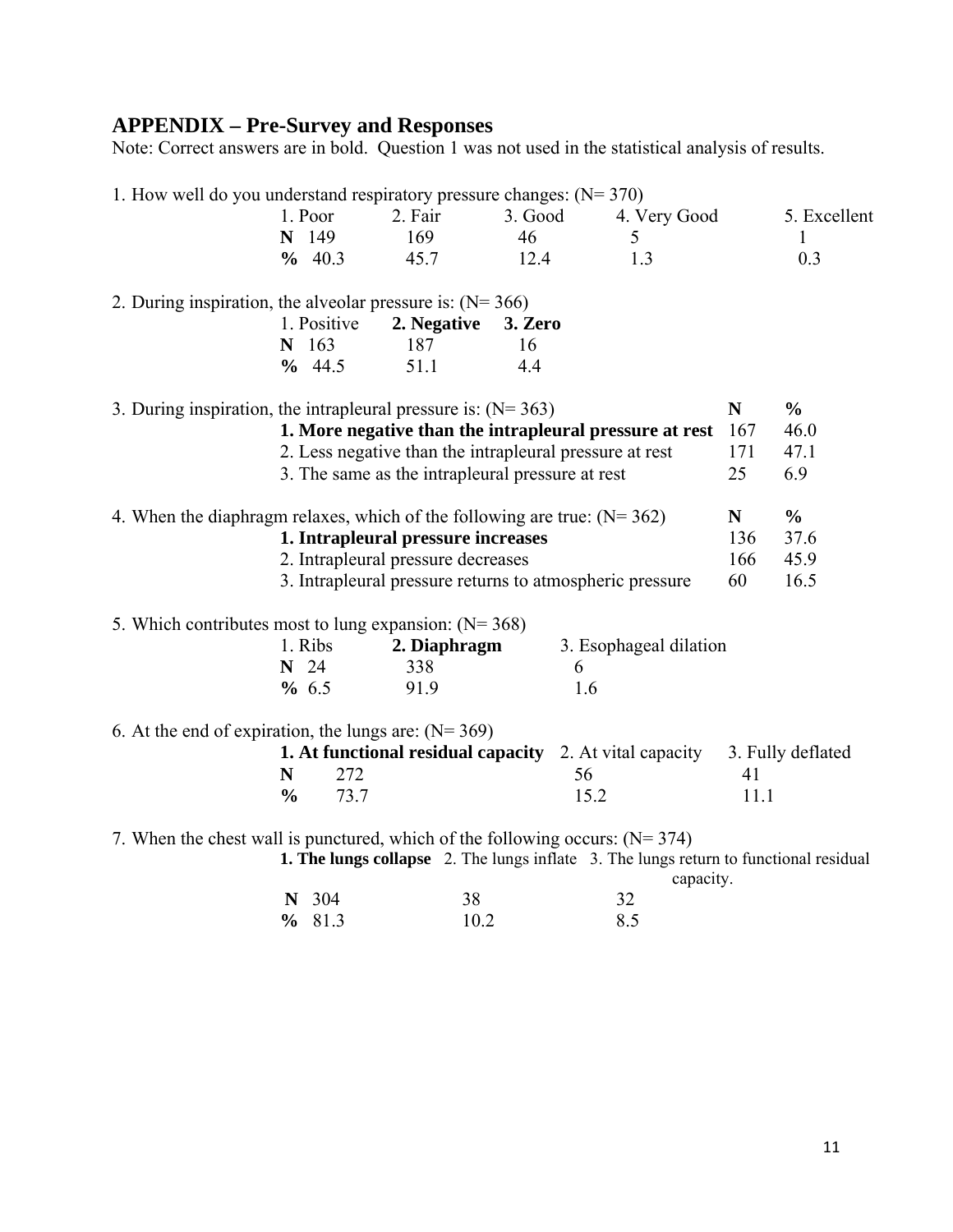# **Post-Survey and Responses**

Note: Correct answers are in bold. Question 1 was not used in the statistical analysis of results.

| 1. How well do you understand respiratory pressure changes: $(N = 325)$           |                       |                                                                |         |                        |                                                                                                |                   |               |
|-----------------------------------------------------------------------------------|-----------------------|----------------------------------------------------------------|---------|------------------------|------------------------------------------------------------------------------------------------|-------------------|---------------|
|                                                                                   | 1. Poor               | 2. Fair                                                        | 3. Good |                        | 4. Very Good                                                                                   |                   | 5. Excellent  |
|                                                                                   | N 27                  | 149                                                            | 117     | 27                     |                                                                                                | 5                 |               |
|                                                                                   | % 8.3                 | 45.9                                                           | 36      | 8.3                    |                                                                                                | 1.5               |               |
| 2. During inspiration, the alveolar pressure is: $(N=325)$                        |                       |                                                                |         |                        |                                                                                                |                   |               |
|                                                                                   |                       |                                                                |         |                        | 1. Positive & negative 2. Positive & zero 3. Negative & zero 4. Only negative 5. Only positive |                   |               |
|                                                                                   | $N$ 14                | 40                                                             |         | 135                    | 87                                                                                             |                   | 49            |
|                                                                                   | % 4.3                 | 12.3                                                           |         | 41.5                   | 26.8                                                                                           |                   | 15.1          |
| 3. When the chest wall is punctured, which of the following occurs? ( $N = 332$ ) |                       |                                                                |         |                        | $\mathbf N$                                                                                    | $\frac{6}{6}$     |               |
|                                                                                   | 1. The lungs collapse |                                                                |         |                        | 288                                                                                            | 86.7              |               |
|                                                                                   | 2. The lungs inflate  |                                                                |         |                        | 42                                                                                             | 12.7              |               |
|                                                                                   |                       | 3. The lungs return to functional residual capacity            |         |                        | $\overline{2}$                                                                                 | 0.6               |               |
| 4. When the diaphragm relaxes, which of the following are true? ( $N = 327$ )     |                       |                                                                |         |                        | $\mathbf N$                                                                                    | $\frac{6}{9}$     |               |
|                                                                                   |                       | 1. Intrapleural pressure increases                             |         |                        | 161                                                                                            | 49.3              |               |
|                                                                                   |                       | 2. Intrapleural pressure decreases                             |         |                        | 109                                                                                            | 33.3              |               |
|                                                                                   |                       | 3. Intrapleural pressure returns to atmospheric pressure       |         |                        | 57                                                                                             | 17.4              |               |
| 5. During inspiration, the intrapleural pressure is: $(N=325)$ -                  |                       |                                                                |         |                        |                                                                                                | ${\bf N}$         | $\frac{0}{0}$ |
|                                                                                   |                       | 1. More negative than the intrapleural pressure at rest        |         |                        |                                                                                                | 186               | 57.2          |
|                                                                                   |                       | 2. Less negative than the intrapleural pressure at rest        |         |                        |                                                                                                | 122               | 37.5          |
|                                                                                   |                       | 3. The same as the intrapleural pressure at rest               |         |                        |                                                                                                | 17                | 5.3           |
| 6. At the end of expiration, the lungs are: $(N=325)$                             |                       |                                                                |         |                        |                                                                                                |                   |               |
|                                                                                   |                       | <b>1. At functional residual capacity</b> 2. At vital capacity |         |                        |                                                                                                | 3. Fully deflated |               |
|                                                                                   | N 283                 |                                                                | 35      |                        | 7                                                                                              |                   |               |
|                                                                                   | $\%$ 87.1             |                                                                |         | 10.8                   |                                                                                                | 2.1               |               |
| 7. Which contributes most to lung expansion: $(N=321)$                            |                       |                                                                |         |                        |                                                                                                |                   |               |
|                                                                                   | 1. Ribs               | 2. Diaphragm                                                   |         | 3. Esophageal dilation |                                                                                                |                   |               |
|                                                                                   |                       |                                                                |         |                        |                                                                                                |                   |               |
|                                                                                   | N 18                  | 300                                                            |         | 3                      |                                                                                                |                   |               |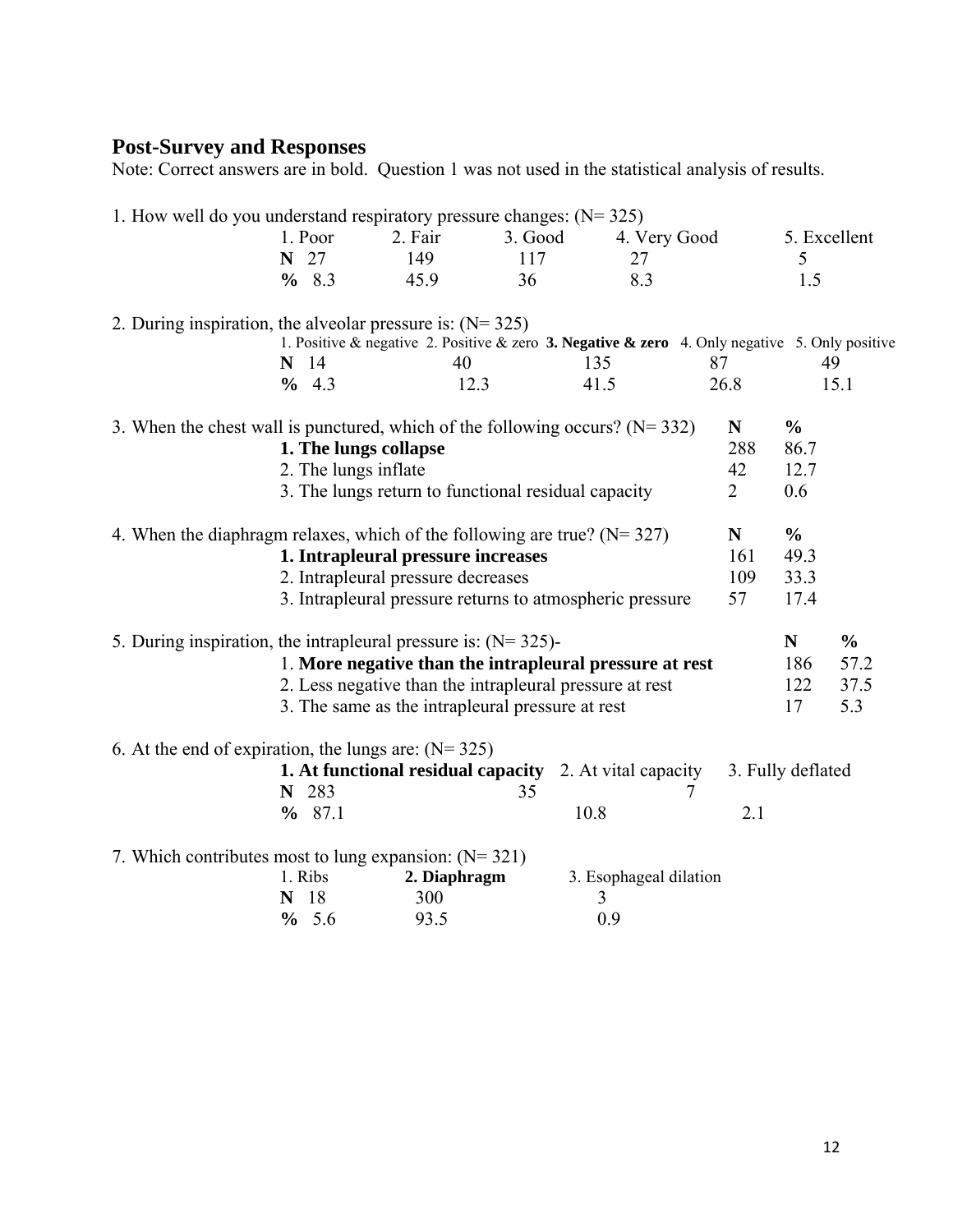

Figure 1. Three-dimensional representations of the respiratory model. Main features include a flat back for laying the unit under a document camera, digital pressure sensors, side rib membranes, diaphragm piston, and intrapleural pressure plug.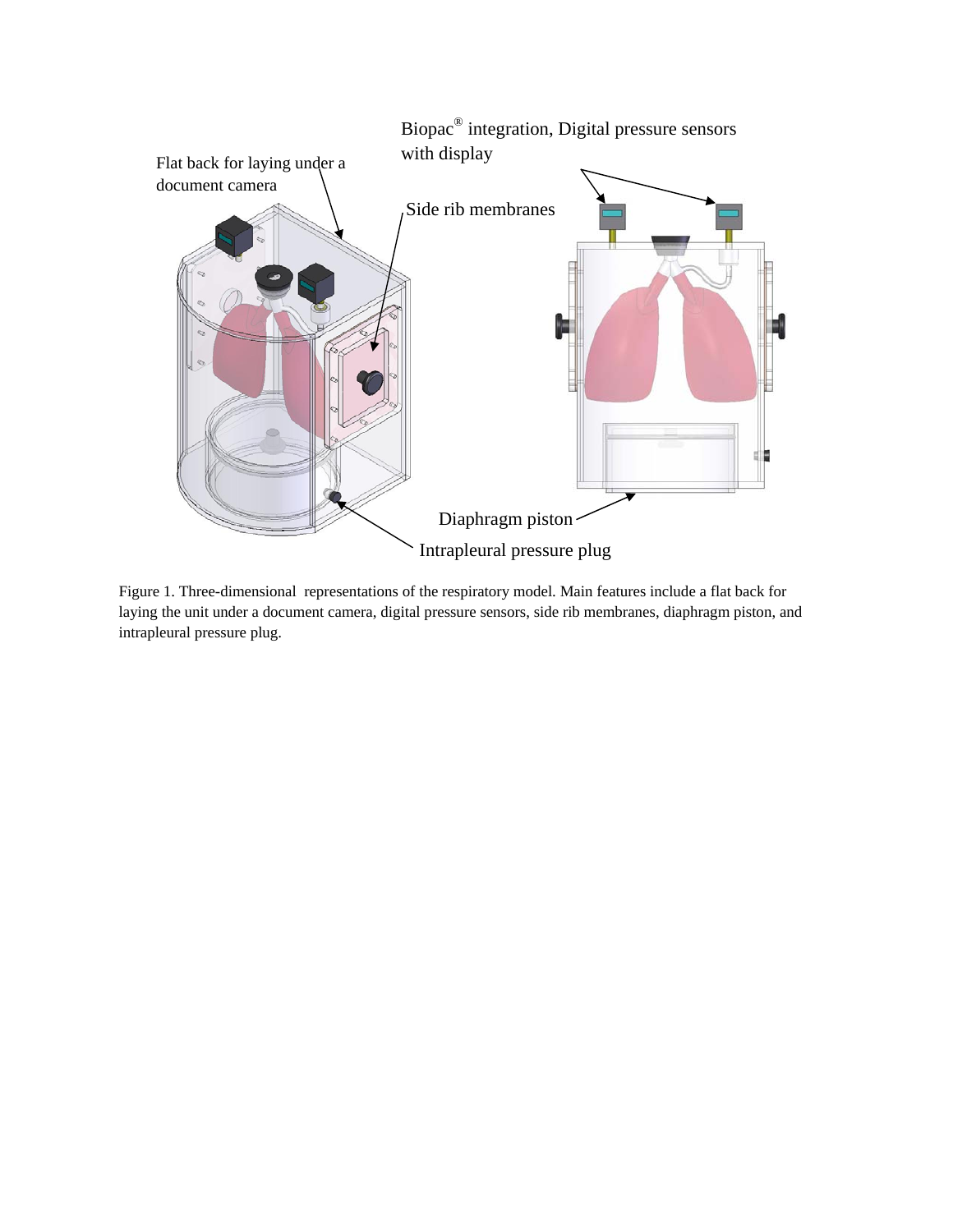|                               | Pin         | <b>MP35</b>                   | <b>MP30</b>                 |
|-------------------------------|-------------|-------------------------------|-----------------------------|
| <b>MP Input</b> — Front Panel |             | Shield drive                  | Shield drive                |
| CH 1, CH 2, CH 3, CH 4        |             | $V\text{in}+$                 | $\rm{V}$ in+                |
|                               | 3           | <b>GND</b>                    | GND                         |
| 9 PIN FEMALE DSUB (1 of 4)    | 4           | $V$ in-                       | $V$ in-                     |
|                               | 5           | Shield drive                  | Shield drive                |
| 5 4 3 2 1                     | 6           | $+5$ V (100 mA max aggregate) | $+5$ V (50 mA max)          |
| ©                             |             | ID resistor lead 1; $I2C$ SCL | ID resistor lead $1 (+5 V)$ |
|                               | 8           | ID resistor lead 2; $I2C$ SDA | ID resistor lead 2          |
|                               | $\mathbf Q$ | $-5$ V (100 mA max aggregate) | $-5$ V (50 mA max)          |

Figure 2. BioPac® D-Sub pin connections (biopac.com).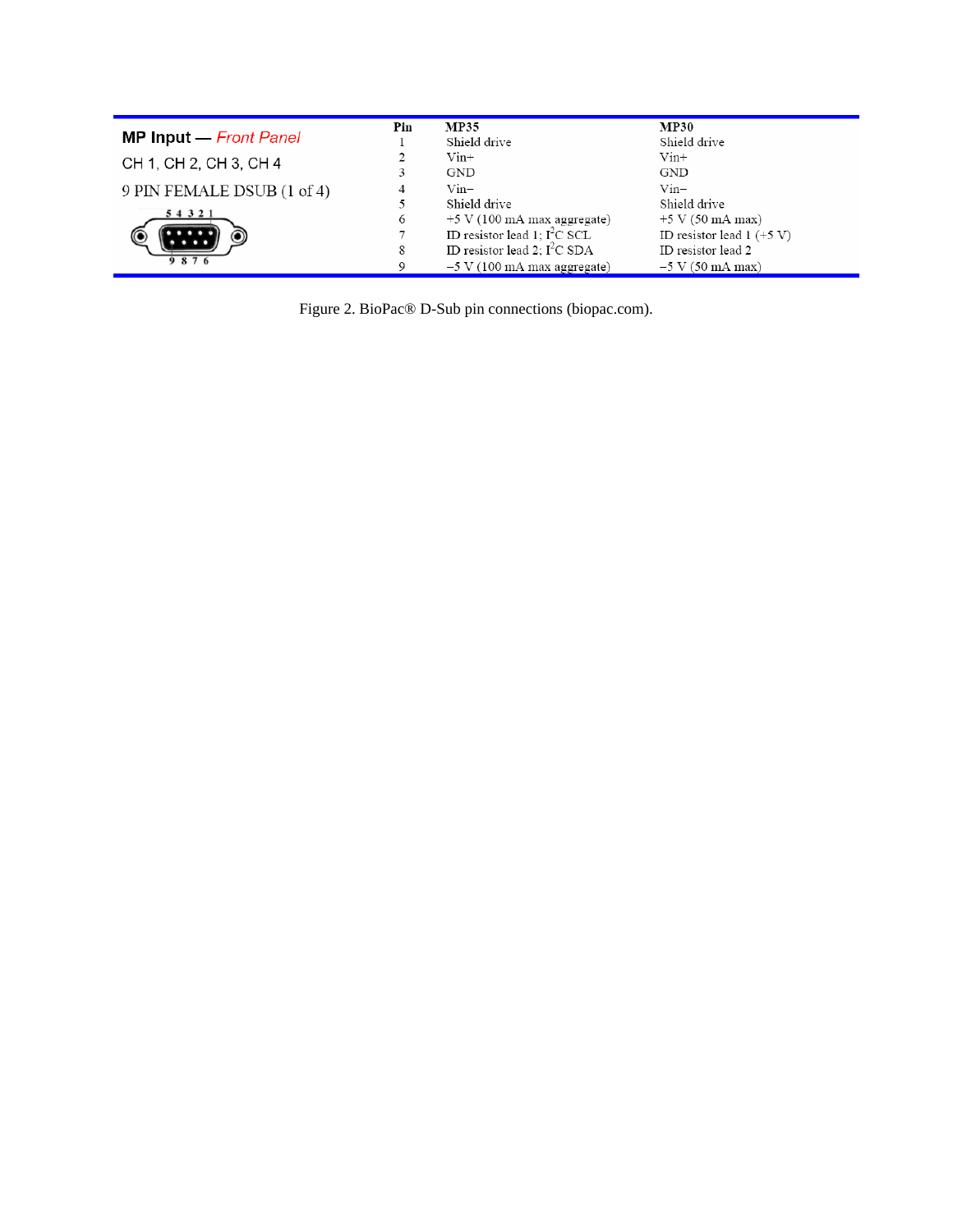

Figure 3. Electrical connections schematic.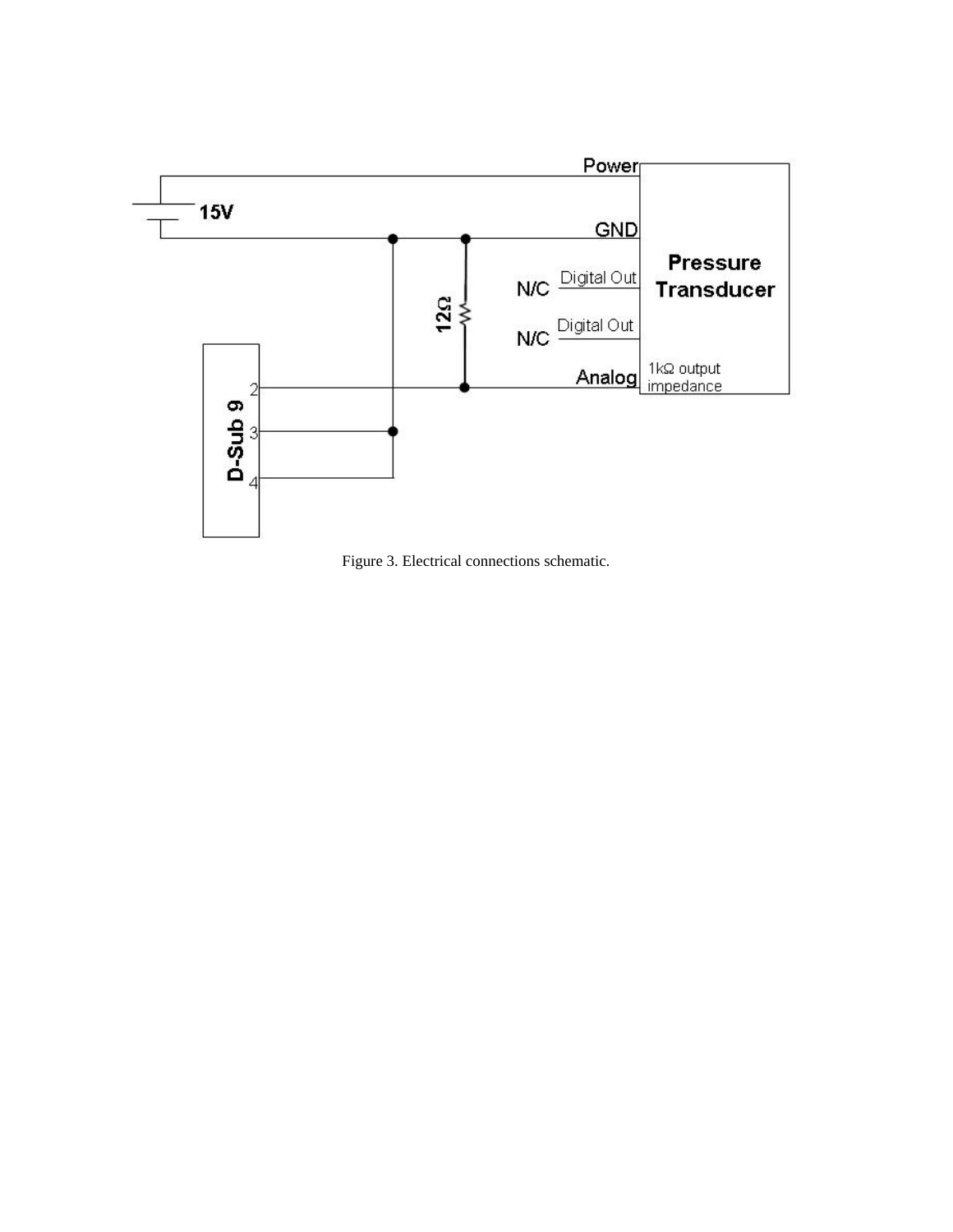

Figure 4. Respiratory model connected to BioPac® system.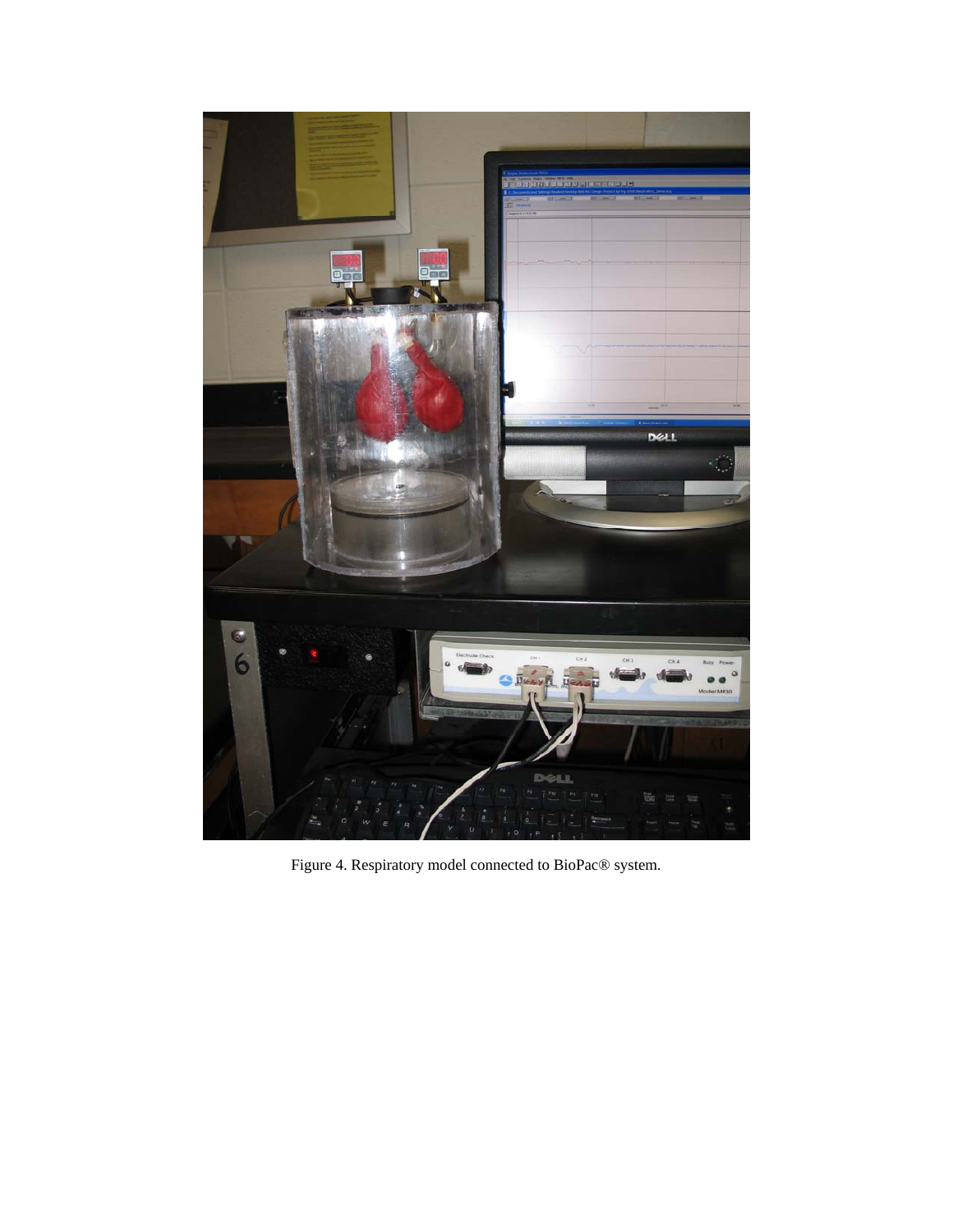

Figure 5. Pressure generated by the rib membrane (top panel), piston (center panel) and rib membrane and piston movement (bottom panel) versus time as recorded by the intrapleural sensor.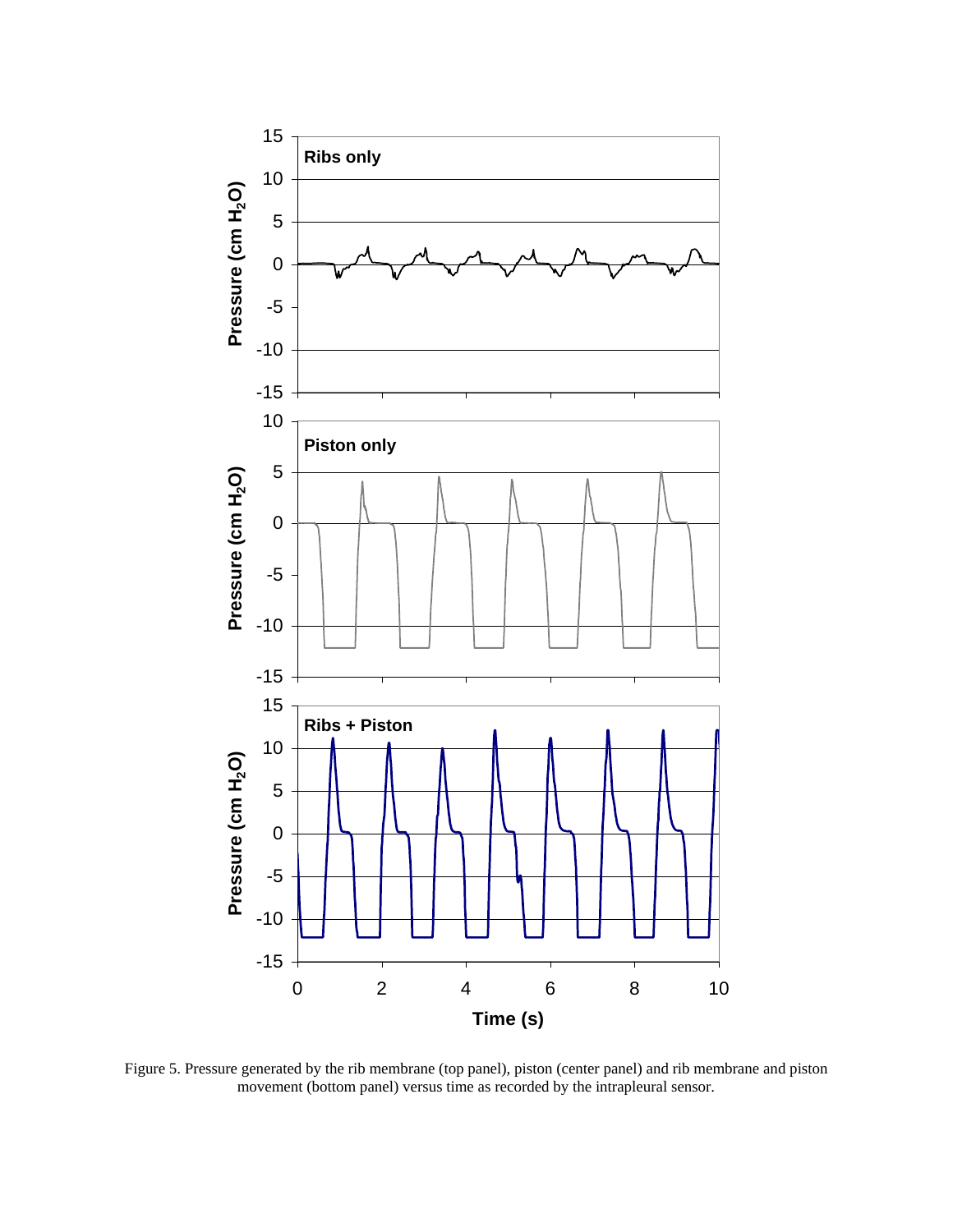

Figure 6. Pressure generated by the rib membrane (top panel), piston (center panel) and rib membrane and piston movement (bottom panel) versus time as recorded by the alveolar sensor.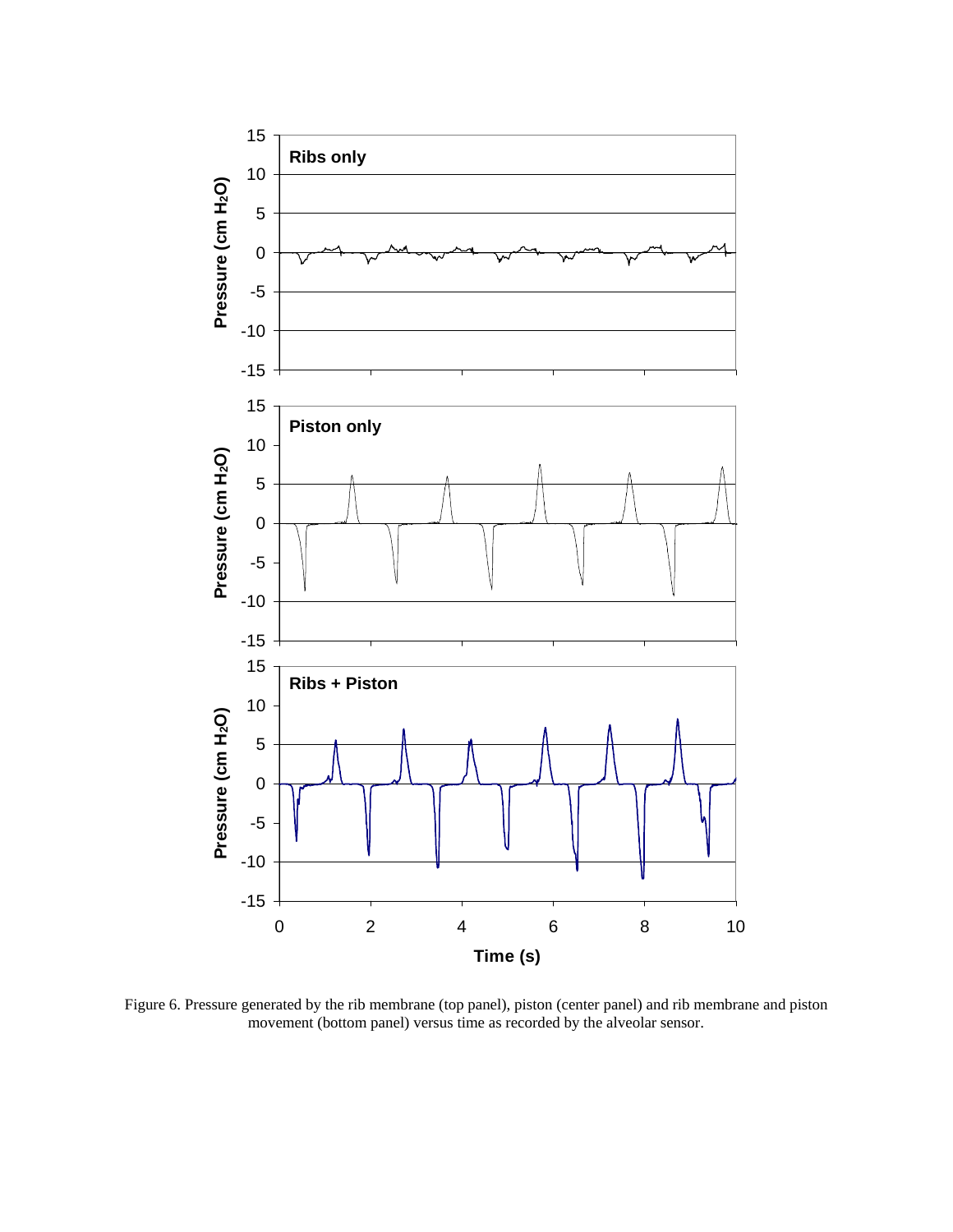

Figure 7. Intrapleural and alveolar pressures generated by the model interfaced with BioPac®. The top graph shows alveolar pressure changes; the bottom graph shows intrapleural pressure changes.